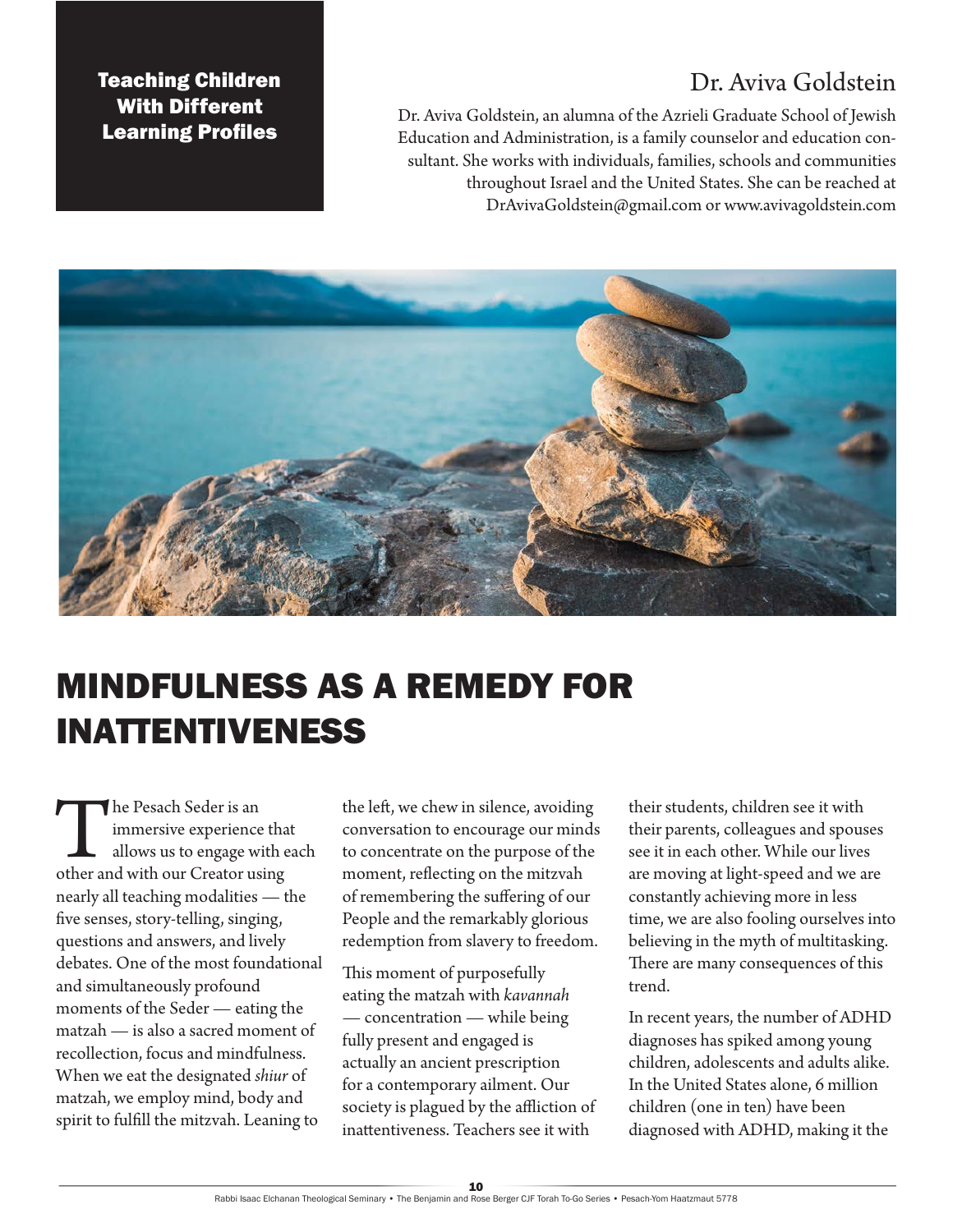most common childhood behavioral condition in the country. This is both good news and bad news. The good news is that more attention is being paid to learning patterns, instructional methodologies and interventions for antisocial behavior. The bad news is that we know that ADHD is being over-diagnosed and misdiagnosed, since the actual identification process is quite challenging.

Add to the mix an unprecedented shift in childhood reality: screenbased technology and mobile devices. Multiple studies have found that the amount of time a child spends engaged with a screen (laptop, phone, tablet, etc.) has a significant impact on that child's behavior. A child who is strongly connected to his or her screen tends to demonstrate strikingly similar behavior to those children with ADHD; that child might be able to spend large quantities of time focused on the task at hand, like watching a show or playing a game, but struggles to focus in other areas, like conversations, class discussions and household chores. There is no shortage of evidence to show us how emotional connections are being formed (or not formed, or misformed) in ways that dramatically deviate from historical human trends, or that learning —inside and outside of the classroom — is becoming increasingly superficial, and, that as time spent online increases, attention spans decrease. Research also shows that parents who try to accomplish something on their phones while also being with their children lose their patience and temper with their children much more quickly than those parents who have put their phones away.

With all of this as a backdrop, mindfulness is having its cultural moment, but its trendiness should not be cause to dismiss it. Mindfulness is the mental state achieved by focusing one's awareness on the present moment. Unlike meditation (its close cousin), which is about directing your thoughts elsewhere, mindfulness is about being completely present in the moment. The popularity of mindfulness is due to many factors, including the ease in which it can be practiced, and the direct positive feelings it creates as a result. Corporate giants are bringing mindfulness seminars to their employees, while hospitals, educational institutions, prisons and the U.S. military are all including mindfulness training in their programming as well.

The genius of its simplicity is also causing it to take root in the Jewish world. Jewish day schools are starting to talk about how to bring mindfulness into classrooms and school culture, rabbis are incorporating it into their divrei Torah, and I have the distinct pleasure of teaching it to many gap-year students in Israel. The beauty of mindfulness is that a knowledgeable Jew doesn't have to veer off the path of Yiddishkeit to tap into it — it is, in fact, the essence of Yiddishkeit. We just call it something else — we call it *kavannah*.

When we make a bracha with *kavannah* before eating, that's mindfulness.

When we say Asher Yatzar with *kavannah* after using the bathroom, that's mindfulness.

When we *bentch* our children on Leil Shabbos with *kavannah*, that's mindfulness.

And when we eat matzah in silence on Pesach, savoring the taste, reflecting on the moment, and listening to

the soundtrack of crunching, that's mindfulness.

Shutting out the distractions and focusing on the present moment can be extraordinarily challenging. Yet we know we are capable of it, because we practice it at different moments throughout the year. Perhaps it's only on Yom Kippur. Perhaps it's each Friday night at candle lighting. Perhaps it's more frequent, on a daily basis. Recognizing that it is challenging, but not impossible, is the key to searching for more opportunities to bring presence, mindfulness, and *kavannah* into our daily lives.

As with most behaviors, our children learn from us. If we model mindfulness, and even explicitly share with our children why it matters and why it's hard to achieve, our children may be inspired to follow our example. If it is known that this shift in focus and behavior is for the precise purpose of establishing deeper, more authentic connections with each other and with our Creator, there is even more reason to go outside our comfort zones and to be present in the moment.

There are many strategies that can help individuals and families incorporate mindfulness into their

When we eat matzah in silence on Pesach, savoring the taste, reflecting on the moment, and listening to the soundtrack of crunching, that's mindfulness.